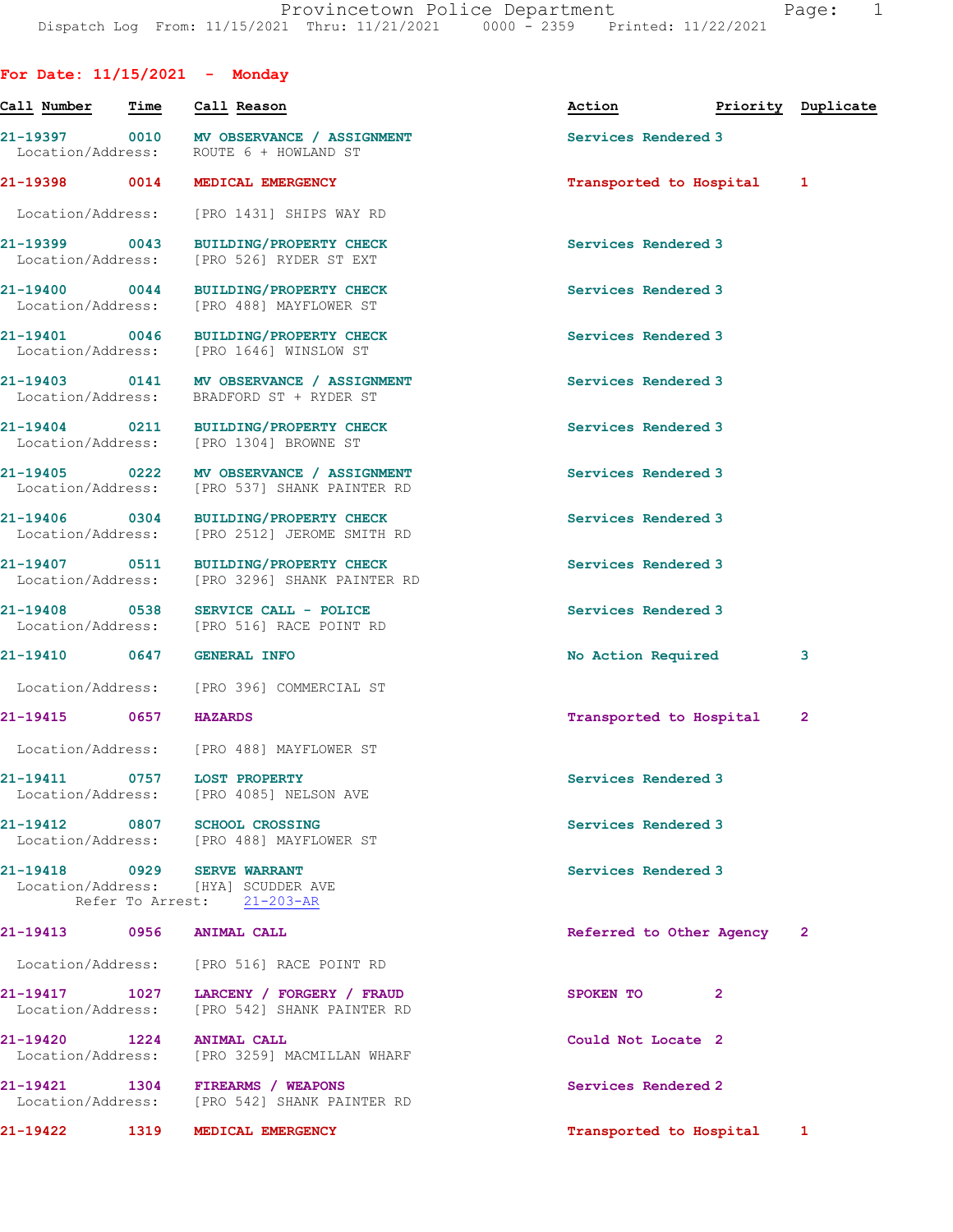Location/Address: [PRO 658] MOZART AVE

21-19423 1414 911 - GENERAL Services Rendered 1 Location/Address: [PRO 3296] SHANK PAINTER RD

21-19424 1427 FOLLOW UP SPOKEN TO 2 Location/Address: [PRO 542] SHANK PAINTER RD

21-19425 1452 ASSIST CITIZEN **FOLLOW UP** 3 Location/Address: [PRO 542] SHANK PAINTER RD

21-19426 1458 SERVICE CALL - POLICE Services Rendered 3 Location/Address: [PRO 569] WINSLOW ST

21-19427 1520 FOLLOW UP Services Rendered 2 Location/Address: [PRO 440] HARRY KEMP WAY

21-19428 1528 LOST PROPERTY Services Rendered 3 Location/Address: [PRO 3296] SHANK PAINTER RD

21-19429 1538 MV OBSERVANCE / ASSIGNMENT Services Rendered 3 Location/Address: ROUTE 6 + SNAIL RD

Location/Address: [PRO 3222] ALDEN ST

Location/Address: [PRO 60] BRADFORD ST

Location/Address: [PRO 2479] ROUTE 6

Location/Address: [PRO 249] COMMERCIAL ST

21-19435 1712 ASSIST DEPARTMENT / MUTUAL AID Services Rendered 3 Location/Address: [PRO 516] RACE POINT RD

21-19436 1727 BUILDING/PROPERTY CHECK Services Rendered 3 Location/Address: [PRO 2499] RACE POINT RD

21-19439 1834 FOLLOW UP Services Rendered 2 Location/Address: [PRO 542] SHANK PAINTER RD

21-19442 1957 BUILDING/PROPERTY CHECK Services Rendered 3 Location/Address: [PRO 2483] COMMERCIAL ST

21-19443 2031 MV OBSERVANCE / ASSIGNMENT Services Rendered 3 Location/Address: BRADFORD ST + RYDER ST

21-19444 2045 MV OBSERVANCE / ASSIGNMENT Services Rendered 3 Location/Address: SHANK PAINTER RD + BRADFORD ST

21-19445 2110 BUILDING/PROPERTY CHECK Services Rendered 3 Location/Address: [PRO 2540] RACE POINT RD

21-19446 2143 BUILDING/PROPERTY CHECK Services Rendered 3 Location/Address: [PRO 440] HARRY KEMP WAY

Location/Address: [PRO 60] BRADFORD ST

21-19448 2202 MV OBSERVANCE / ASSIGNMENT Services Rendered 3<br>
Location/Address: SHANK PAINTER RD + BROWNE ST SHANK PAINTER RD + BROWNE ST

21-19449 2228 BUILDING/PROPERTY CHECK Services Rendered 3

21-19431 1611 MEDICAL EMERGENCY 1999 11 19431 1

21-19432 1622 MEDICAL EMERGENCY Services Rendered 1

21-19433 1624 MEDICAL EMERGENCY Transported to Hospital 1

21-19434 1706 ALARM - GENERAL 1 1 2008 No Action Required 1

21-19447 2145 MEDICAL EMERGENCY Transported to Hospital 1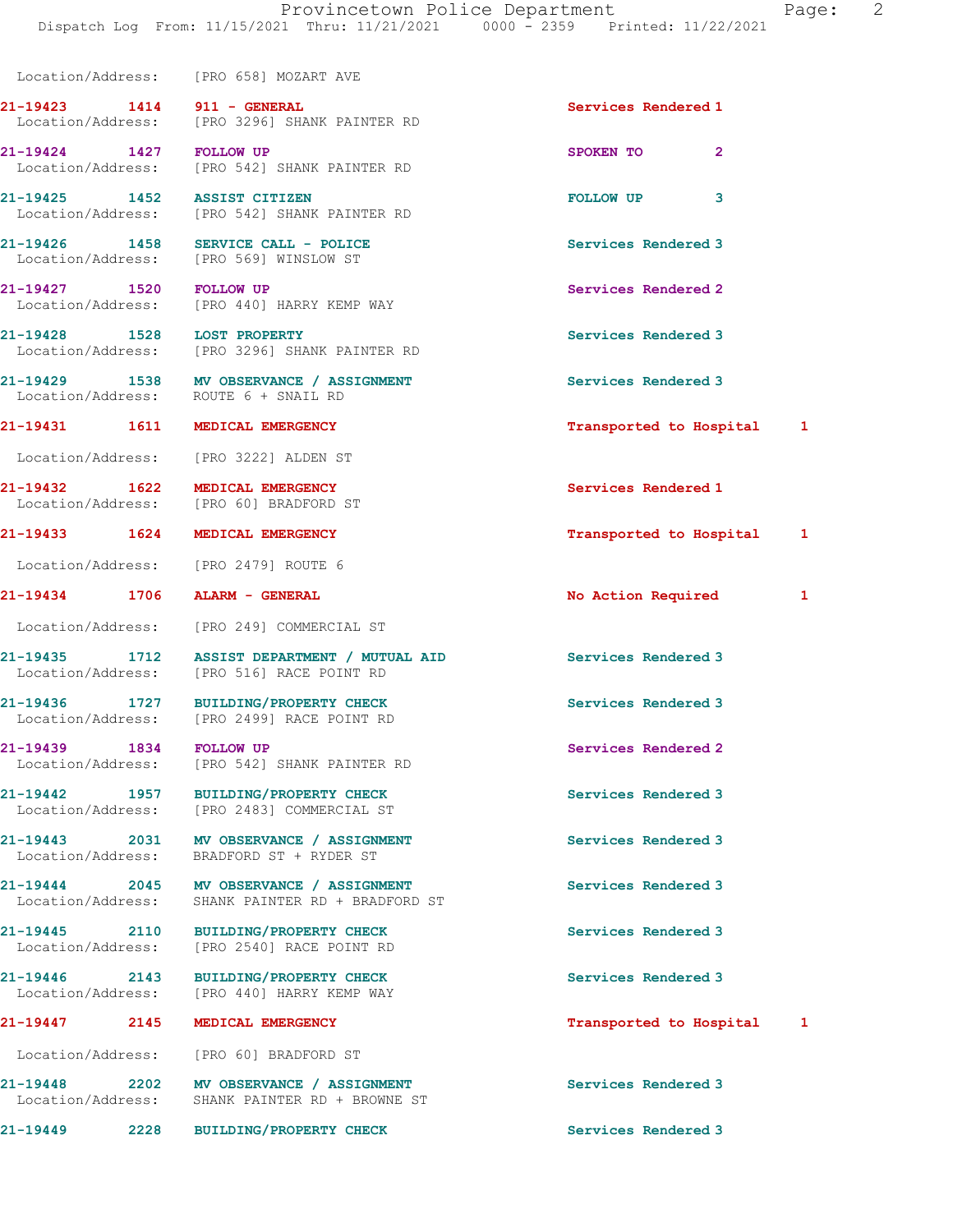|                                                                               | Provincetown Police Department<br>Dispatch Log From: 11/15/2021 Thru: 11/21/2021 0000 - 2359 Printed: 11/22/2021 |                             | Page: | $\mathcal{S}$ |
|-------------------------------------------------------------------------------|------------------------------------------------------------------------------------------------------------------|-----------------------------|-------|---------------|
|                                                                               | Location/Address: [PRO 530] SHANK PAINTER RD                                                                     |                             |       |               |
|                                                                               | 21-19450 2238 BUILDING/PROPERTY CHECK<br>Location/Address: [PRO 539] SHANK PAINTER RD                            | Services Rendered 3         |       |               |
|                                                                               | 21-19451 2241 BUILDING/PROPERTY CHECK<br>Location/Address: [PRO 2512] JEROME SMITH RD                            | Services Rendered 3         |       |               |
|                                                                               | 21-19452 2357 BUILDING/PROPERTY CHECK<br>Location/Address: [PRO 3259] MACMILLAN WHARF                            | Services Rendered 3         |       |               |
| For Date: $11/16/2021$ - Tuesday                                              |                                                                                                                  |                             |       |               |
|                                                                               | 21-19453 0002 BUILDING/PROPERTY CHECK<br>Location/Address: [PRO 2483] COMMERCIAL ST                              | Services Rendered 3         |       |               |
| Location/Address: CONWELL ST + ROUTE 6                                        | 21-19455 0010 MV OBSERVANCE / ASSIGNMENT                                                                         | Services Rendered 3         |       |               |
|                                                                               | 21-19456 0035 BUILDING/PROPERTY CHECK                                                                            | BLDG/PROP Checked/Secured 3 |       |               |
|                                                                               | Location/Address: [PRO 3292] COMMERCIAL ST                                                                       |                             |       |               |
|                                                                               | 21-19458 0109 MV OBSERVANCE / ASSIGNMENT<br>Location/Address: BRADFORD ST + RYDER ST                             | Services Rendered 3         |       |               |
|                                                                               | 21-19459 0127 BUILDING/PROPERTY CHECK                                                                            | BLDG/PROP Checked/Secured 3 |       |               |
|                                                                               | Location/Address: [PRO 1638] COMMERCIAL ST                                                                       |                             |       |               |
|                                                                               | 21-19460 0207 BUILDING/PROPERTY CHECK<br>Location/Address: [PRO 526] RYDER ST EXT                                | Services Rendered 3         |       |               |
|                                                                               | 21-19461 0216 BUILDING/PROPERTY CHECK<br>Location/Address: [PRO 2977] COMMERCIAL ST                              | Services Rendered 3         |       |               |
|                                                                               | 21-19462 0235 MV OBSERVANCE / ASSIGNMENT<br>Location/Address: BRADFORD ST + HOWLAND ST                           | Services Rendered 3         |       |               |
|                                                                               | 21-19463 0243 MV OBSERVANCE / ASSIGNMENT<br>Location/Address: [PRO 3359] HARRY KEMP WAY                          | Services Rendered 3         |       |               |
| Location/Address: ROUTE 6 + SNAIL RD                                          | 21-19464 0523 MV OBSERVANCE / ASSIGNMENT                                                                         | Services Rendered 3         |       |               |
|                                                                               | 21-19465 0532 MV OBSERVANCE / ASSIGNMENT<br>Location/Address: BRADFORD ST + RYDER ST                             | Services Rendered 3         |       |               |
|                                                                               | 21-19466 0546 SERVICE CALL - POLICE<br>Location/Address: [PRO 516] RACE POINT RD                                 | Services Rendered 3         |       |               |
|                                                                               | 21-19467 0641 BUILDING/PROPERTY CHECK<br>Location/Address: [PRO 2540] RACE POINT RD                              | Services Rendered 3         |       |               |
| 21-19468 0812 SERVICE CALL - POLICE<br>Location/Address: [PRO 569] WINSLOW ST |                                                                                                                  | Services Rendered 3         |       |               |
|                                                                               | 21-19469 0951 COMPLAINT - GENERAL<br>Location/Address: [PRO 2637] COMMERCIAL ST                                  | Services Rendered 3         |       |               |
| Location/Address: [PRO 2521] ROUTE 6                                          | 21-19470 1032 MV OBSERVANCE / ASSIGNMENT                                                                         | Services Rendered 3         |       |               |
| 21-19474 1045 ANNOYING PHONE CALLS                                            | Location/Address: [PRO 105] COMMERCIAL ST                                                                        | SPOKEN TO 3                 |       |               |
|                                                                               | 21-19473 1117 BUILDING/PROPERTY CHECK<br>Location/Address: [PRO 521] ROUTE 6                                     | Services Rendered 3         |       |               |
| 21-19472 1119 FOLLOW UP                                                       |                                                                                                                  | FOLLOW UP<br>2              |       |               |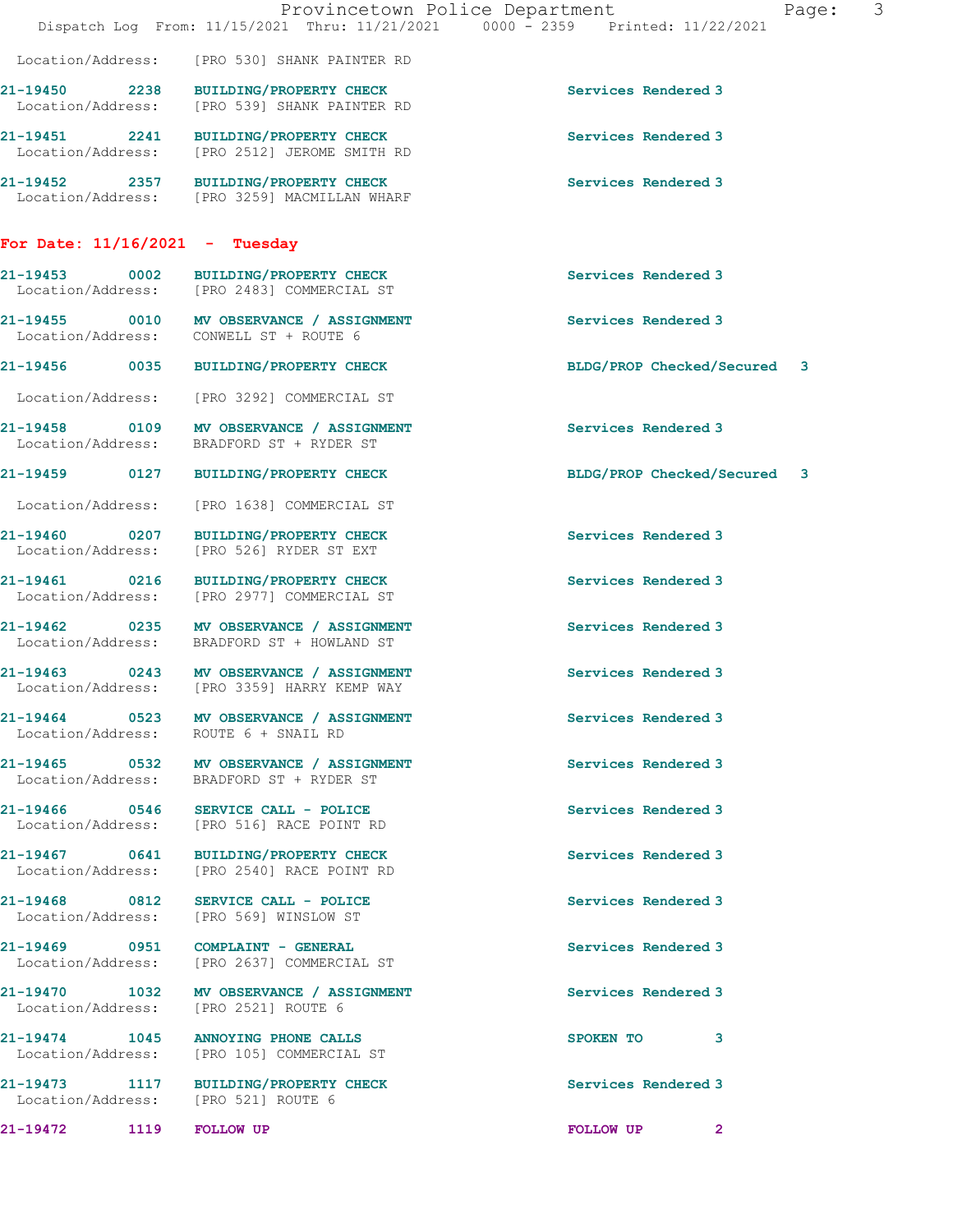|                                                 |                                                                                        | Provincetown Police Department<br>Page:<br>Dispatch Log From: 11/15/2021 Thru: 11/21/2021 0000 - 2359 Printed: 11/22/2021 | 4 |
|-------------------------------------------------|----------------------------------------------------------------------------------------|---------------------------------------------------------------------------------------------------------------------------|---|
|                                                 | Location/Address: [PRO 539] SHANK PAINTER RD                                           |                                                                                                                           |   |
|                                                 | 21-19475 1358 HARASSMENT / THREATS<br>Location/Address: [PRO 3430] COMMERCIAL ST       | Services Rendered 2                                                                                                       |   |
|                                                 | 21-19478 1500 SERVICE CALL - POLICE<br>Location/Address: [PRO 569] WINSLOW ST          | Services Rendered 3                                                                                                       |   |
|                                                 | 21-19479 1601 MEDICAL EMERGENCY                                                        | Transported to Hospital 1                                                                                                 |   |
|                                                 | Location/Address: [PRO 3222] ALDEN ST                                                  |                                                                                                                           |   |
|                                                 | 21-19480 1608 PARK, WALK & TALK<br>Location/Address: [PRO 488] MAYFLOWER ST            | Services Rendered 3                                                                                                       |   |
| Location/Address:                               | 21-19481 1631 MV OBSERVANCE / ASSIGNMENT<br>ROUTE 6 + SNAIL RD                         | Services Rendered 3                                                                                                       |   |
|                                                 | 21-19482 1701 MV OBSERVANCE / ASSIGNMENT<br>Location/Address: BRADFORD ST + HOWLAND ST | Services Rendered 3                                                                                                       |   |
|                                                 | 21-19483 1708 BUILDING/PROPERTY CHECK                                                  | BLDG/PROP Checked/Secured 3                                                                                               |   |
|                                                 | Location/Address: [PRO 2977] COMMERCIAL ST                                             |                                                                                                                           |   |
| 21-19485                                        | 1908 BUILDING/PROPERTY CHECK<br>Location/Address: [PRO 182] COMMERCIAL ST              | Services Rendered 3                                                                                                       |   |
| 21-19486             1912       ALARM - GENERAL |                                                                                        | BLDG/PROP Checked/Secured 1                                                                                               |   |
|                                                 | Location/Address: [PRO 1714] COMMERCIAL ST                                             |                                                                                                                           |   |
|                                                 | 21-19487 1950 BUILDING/PROPERTY CHECK                                                  | BLDG/PROP Checked/Secured 3                                                                                               |   |
|                                                 | Location/Address: [PRO 2540] RACE POINT RD                                             |                                                                                                                           |   |
| 2024<br>21-19488<br>Location/Address:           | MV OBSERVANCE / ASSIGNMENT<br>BRADFORD ST + RYDER ST                                   | Services Rendered 3                                                                                                       |   |
| 21-19489 2106                                   | BUILDING/PROPERTY CHECK<br>Location/Address: [PRO 2494] BRADFORD ST                    | Services Rendered 3                                                                                                       |   |
| Location/Address:                               | 21-19490 2111 MV OBSERVANCE / ASSIGNMENT<br>[PRO 536] SHANK PAINTER RD                 | Services Rendered 3                                                                                                       |   |
|                                                 | 21-19491 2129 BUILDING/PROPERTY CHECK<br>Location/Address: [PRO 521] ROUTE 6           | Services Rendered 3                                                                                                       |   |
| 21-19492                                        | 2139 MV STOP                                                                           | Citation / Warning Issued 3                                                                                               |   |
| Location/Address:                               | BRADFORD ST + PLEASANT ST                                                              |                                                                                                                           |   |
| Location/Address:                               | 21-19493 2226 BUILDING/PROPERTY CHECK<br>[PRO 530] SHANK PAINTER RD                    | Services Rendered 3                                                                                                       |   |
|                                                 | 21-19494 2247 BUILDING/PROPERTY CHECK                                                  | BLDG/PROP Checked/Secured 3                                                                                               |   |

Location/Address: [PRO 519] RACE POINT RD

21-19495 2255 BUILDING/PROPERTY CHECK Services Rendered 3 Location/Address: [PRO 537] SHANK PAINTER RD

21-19496 2344 MV STOP VERBAL WARNING 3 Location/Address: PRISCILLA ALDEN RD + BRADFORD ST

21-19497 2349 BUILDING/PROPERTY CHECK Services Rendered 3 Location/Address: [PRO 3259] MACMILLAN WHARF

For Date: 11/17/2021 - Wednesday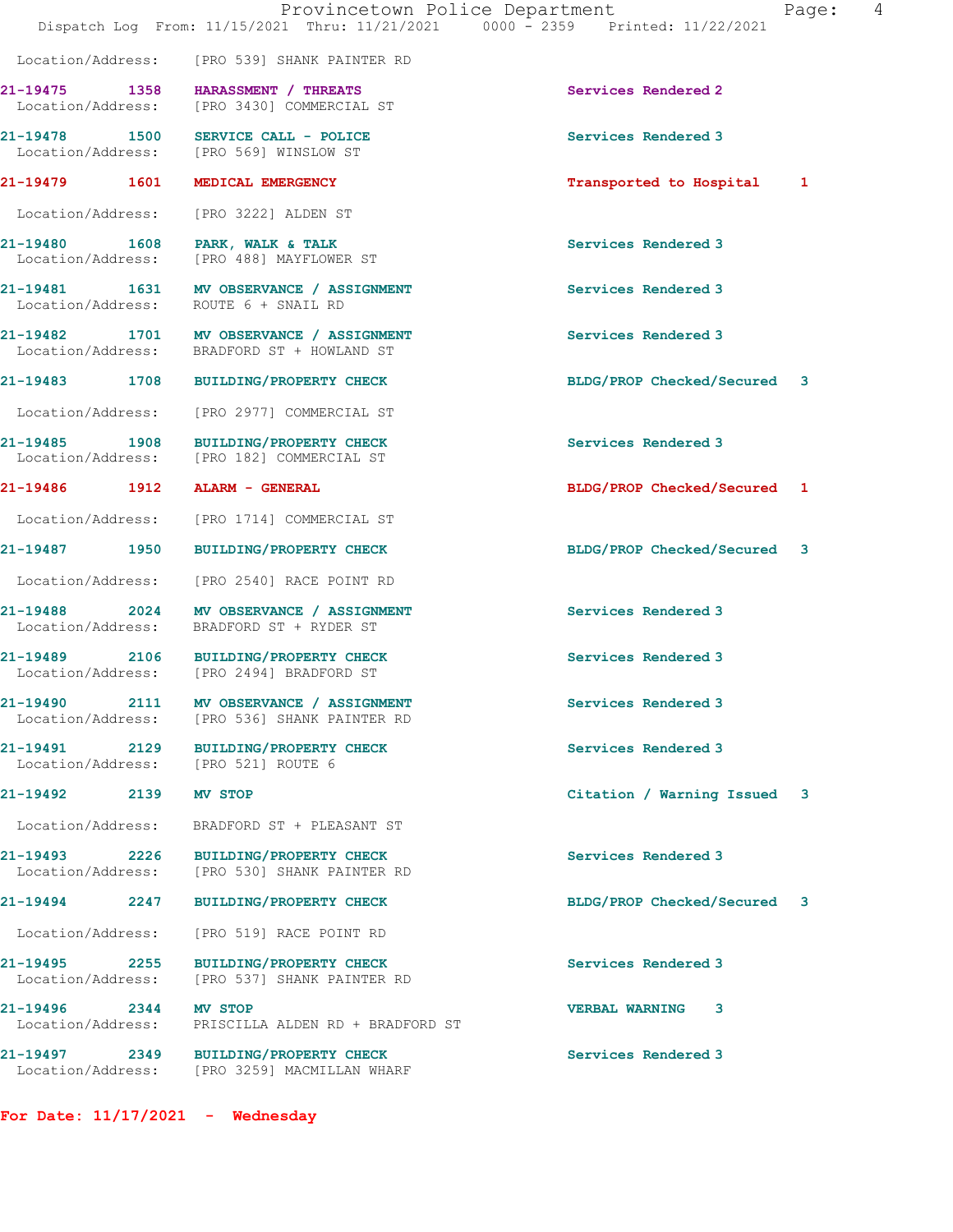| aqe |  |
|-----|--|
|     |  |

21-19499 0014 BUILDING/PROPERTY CHECK Services Rendered 3 Location/Address: [PRO 94] BRADFORD ST 21-19500 0022 BUILDING/PROPERTY CHECK BLDG/PROP Checked/Secured 3 Location/Address: [PRO 3609] COMMERCIAL ST 21-19502 0103 MV OBSERVANCE / ASSIGNMENT Services Rendered 3 Location/Address: SHANK PAINTER RD + JEROME SMITH RD 21-19503 0135 MV OBSERVANCE / ASSIGNMENT Services Rendered 3<br>
Location/Address: ROUTE 6 + SNAIL RD Location/Address: 21-19504 0154 BUILDING/PROPERTY CHECK Services Rendered 3 Location/Address: [PRO 526] RYDER ST EXT 21-19505 0221 MV OBSERVANCE / ASSIGNMENT Services Rendered 3 Location/Address: BRADFORD ST + RYDER ST 21-19506 0242 BUILDING/PROPERTY CHECK BLDG/PROP Checked/Secured 3 Location/Address: [PRO 519] RACE POINT RD 21-19507 0306 BUILDING/PROPERTY CHECK BLDG/PROP Checked/Secured 3 Location/Address: [PRO 530] SHANK PAINTER RD 21-19508 0332 BUILDING/PROPERTY CHECK Services Rendered 3 Location/Address: [PRO 2490] PROVINCELANDS RD 21-19509 0447 MV OBSERVANCE / ASSIGNMENT Services Rendered 3 Location/Address: [PRO 537] SHANK PAINTER RD 21-19510 0523 MV OBSERVANCE / ASSIGNMENT Services Rendered 3 Location/Address: ROUTE 6 + HOWLAND ST 21-19511 0601 MV STOP VERBAL WARNING 3 Location/Address: [PRO 2207] SHANK PAINTER RD 21-19512 0625 SERVICE CALL - POLICE Services Rendered 3 2 [PRO 516] RACE POINT RD 21-19513 0820 SERVICE CALL - POLICE Services Rendered 3 Location/Address: [PRO 569] WINSLOW ST 21-19514 0843 911 - GENERAL Services Rendered 1 Location/Address: [PRO 542] SHANK PAINTER RD 21-19515 1000 SERVICE CALL - POLICE 21 Services Rendered 3 Location/Address: [PRO 542] SHANK PAINTER RD 21-19516 1148 911 - GENERAL Services Rendered 1 Location/Address: [PRO 440] HARRY KEMP WAY 21-19520 1437 MEDICAL EMERGENCY Transported to Hospital 1 Location/Address: [PRO 3222] ALDEN ST 21-19521 1444 SERVICE CALL - POLICE 1995 Services Rendered 3 Location/Address: [PRO 569] WINSLOW ST 21-19525 1550 MV DISABLED 21-19525 Services Rendered 2 Location/Address: RYDER ST 21-19526 1604 MV DISABLED 20 No Action Required 2 Location/Address: ROUTE 6 + SNAIL RD 21-19528 1630 BUILDING/PROPERTY CHECK BLDG/PROP Checked/Secured 3

Location/Address: [PRO 1638] COMMERCIAL ST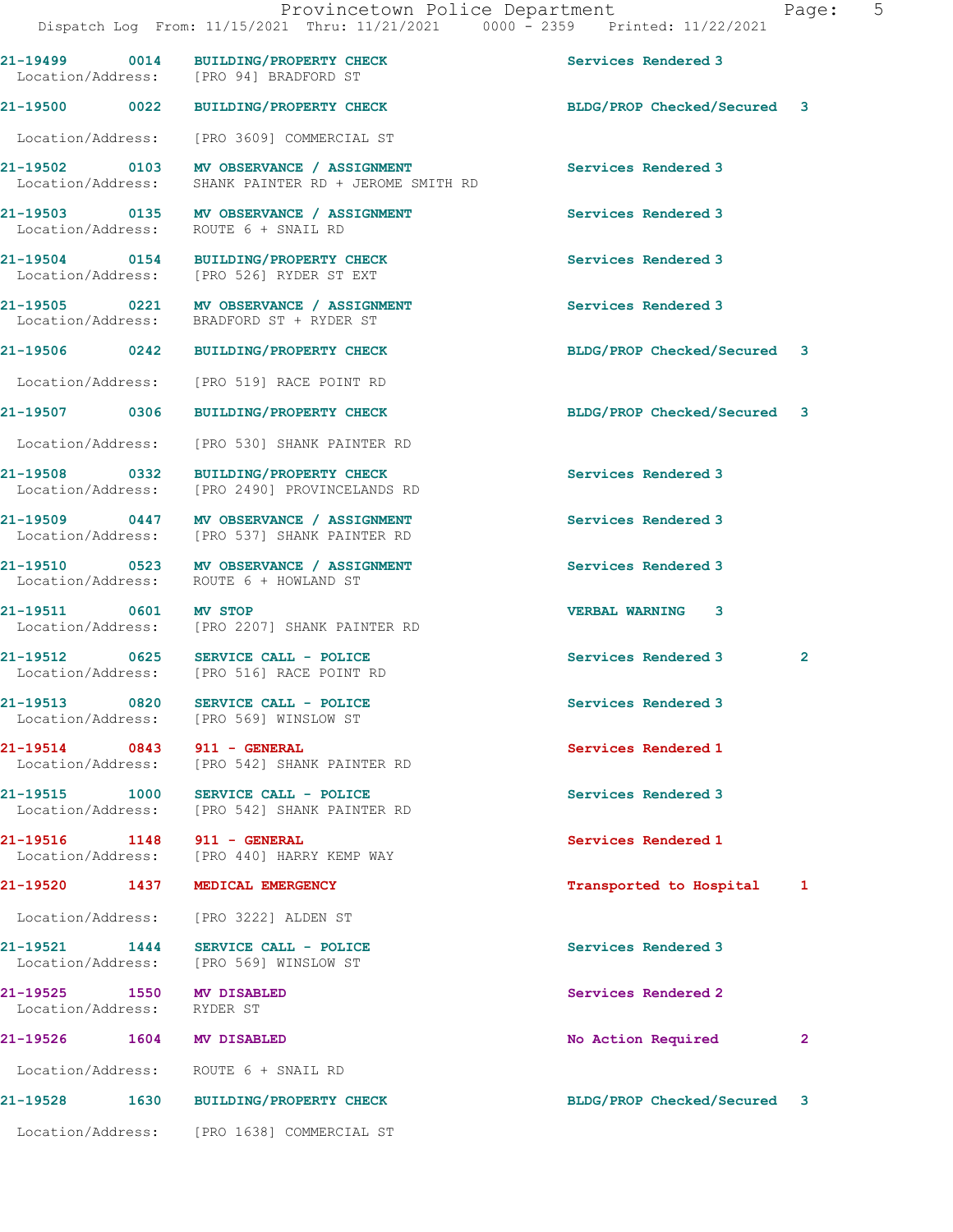| 21-19530 1820                         | <b>BUILDING/PROPERTY CHECK</b>                                       | Services Rendered 3                              |
|---------------------------------------|----------------------------------------------------------------------|--------------------------------------------------|
| Location/Address:                     | [PRO 537] SHANK PAINTER RD                                           |                                                  |
| 21-19531 1833<br>Location/Address:    | <b>BUILDING/PROPERTY CHECK</b><br>[PRO 105] COMMERCIAL ST            | Services Rendered 3                              |
| 21-19532 1835                         | PARKING COMPLAINT                                                    | Services Rendered 3                              |
| Location/Address:                     | [PRO 506] PEARL ST                                                   |                                                  |
| 21-19533 1839<br>Location/Address:    | MV OBSERVANCE / ASSIGNMENT<br>[PRO 3440] ROUTE 6                     | Services Rendered 3                              |
| 21-19535 1953<br>Location/Address:    | MV OBSERVANCE / ASSIGNMENT<br>BRADFORD ST + RYDER ST                 | Services Rendered 3                              |
| 21-19536 2046                         | BUILDING/PROPERTY CHECK                                              | BLDG/PROP Checked/Secured 3                      |
| Location/Address:                     | [PRO 2512] JEROME SMITH RD                                           |                                                  |
| 21-19537 2056                         | <b>BUILDING/PROPERTY CHECK</b>                                       | Services Rendered 3                              |
| Location/Address:                     | [PRO 488] MAYFLOWER ST                                               |                                                  |
| 21-19538 2059                         | <b>BUILDING/PROPERTY CHECK</b>                                       | BLDG/PROP Checked/Secured 3                      |
| Location/Address:                     | [PRO 444] HIGH POLE HILL                                             |                                                  |
| 21-19539 2114<br>Location/Address:    | <b>BUILDING/PROPERTY CHECK</b><br>[PRO 1989] COMMERCIAL ST           | Services Rendered 3                              |
| 21-19540 2125                         | <b>MV STOP</b><br>Location/Address: CEMETERY RD + ALDEN ST           | <b>VERBAL WARNING</b><br>$\overline{\mathbf{3}}$ |
| 21-19541 2151                         | <b>BUILDING/PROPERTY CHECK</b>                                       | BLDG/PROP Checked/Secured 3                      |
| Location/Address:                     | [PRO 521] ROUTE 6                                                    |                                                  |
| 21-19542 2152<br>Location/Address:    | <b>BUILDING/PROPERTY CHECK</b><br>[PRO 519] RACE POINT RD            | Services Rendered 3                              |
| 21-19544 2250<br>Location/Address:    | DISTURBANCE - FIGHT / ARGUMENT<br>[PRO 3430] COMMERCIAL ST           | Services Rendered 1                              |
| 21-19545 2326                         | <b>NOISE COMPLAINT</b><br>Location/Address: [PRO 3430] COMMERCIAL ST | 3<br>SPOKEN TO                                   |
|                                       | For Date: $11/18/2021$ - Thursday                                    |                                                  |
| $21 - 19549$<br>0010                  | <b>BUILDING/PROPERTY CHECK</b>                                       | BLDG/PROP Checked/Secured<br>3                   |
| Location/Address:                     | [PRO 186] COMMERCIAL ST                                              |                                                  |
| 21-19547<br>0012                      | <b>BUILDING/PROPERTY CHECK</b>                                       | BLDG/PROP Checked/Secured<br>3                   |
| Location/Address:                     | [PRO 3259] MACMILLAN WHARF                                           |                                                  |
| 21-19548<br>0023<br>Location/Address: | 911 - GENERAL<br>[PRO 3072] STANDISH ST                              | Services Rendered 1                              |
| 21-19550<br>0031<br>Location/Address: | <b>BAR CHECK</b><br>[PRO 399] COMMERCIAL ST                          | Services Rendered 3                              |
| 0052<br>21-19552<br>Location/Address: | BUILDING/PROPERTY CHECK<br>[PRO 3051] WEST VINE ST                   | Services Rendered 3                              |
| 21-19553<br>0059                      | <b>BUILDING/PROPERTY CHECK</b>                                       | BLDG/PROP Checked/Secured<br>3                   |
| Location/Address:                     | [PRO 1638] COMMERCIAL ST                                             |                                                  |
| 21-19554<br>0104                      | MV OBSERVANCE / ASSIGNMENT                                           | Services Rendered 3                              |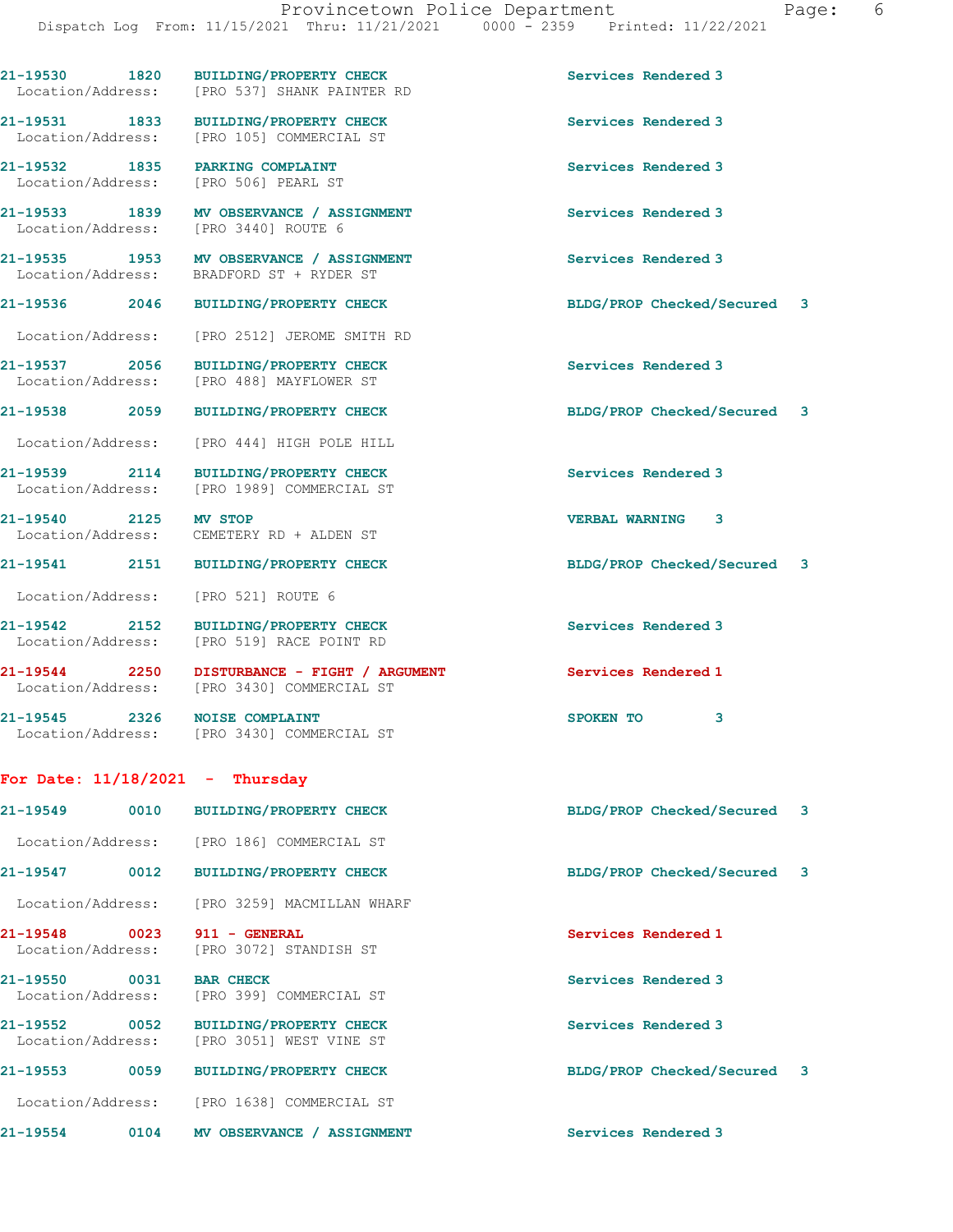|                                     |                                                                                                | Provincetown Police Department<br>Page:<br>Dispatch Log From: 11/15/2021 Thru: 11/21/2021 0000 - 2359 Printed: 11/22/2021 | 7 |
|-------------------------------------|------------------------------------------------------------------------------------------------|---------------------------------------------------------------------------------------------------------------------------|---|
|                                     | Location/Address: [PRO 3004] BRADFORD ST                                                       |                                                                                                                           |   |
|                                     | 21-19555 0146 MV OBSERVANCE / ASSIGNMENT<br>Location/Address: CONWELL ST + ROUTE 6             | Services Rendered 3                                                                                                       |   |
|                                     | 21-19556 0146 MV OBSERVANCE / ASSIGNMENT<br>Location/Address: BRADFORD ST + HOWLAND ST         | Services Rendered 3                                                                                                       |   |
|                                     | 21-19557 0210 BUILDING/PROPERTY CHECK                                                          | BLDG/PROP Checked/Secured 3                                                                                               |   |
|                                     | Location/Address: [PRO 512] PRINCE ST                                                          |                                                                                                                           |   |
|                                     | 21-19559 0308 BUILDING/PROPERTY CHECK                                                          | BLDG/PROP Checked/Secured 3                                                                                               |   |
|                                     | Location/Address: [PRO 516] RACE POINT RD                                                      |                                                                                                                           |   |
|                                     | 21-19560 0427 BUILDING/PROPERTY CHECK                                                          | BLDG/PROP Checked/Secured 3                                                                                               |   |
|                                     | Location/Address: [PRO 413] CONWELL ST                                                         |                                                                                                                           |   |
|                                     | 21-19561 0510 BUILDING/PROPERTY CHECK                                                          | BLDG/PROP Checked/Secured 3                                                                                               |   |
|                                     | Location/Address: [PRO 530] SHANK PAINTER RD                                                   |                                                                                                                           |   |
|                                     | 21-19562 0516 MV OBSERVANCE / ASSIGNMENT<br>Location/Address: ROUTE 6 + SNAIL RD               | Services Rendered 3                                                                                                       |   |
|                                     | 21-19563 0532 MV OBSERVANCE / ASSIGNMENT<br>Location/Address: [PRO 3287] ROUTE 6               | Services Rendered 3                                                                                                       |   |
|                                     | 21-19564 0533 BUILDING/PROPERTY CHECK                                                          | BLDG/PROP Checked/Secured 3                                                                                               |   |
|                                     | Location/Address: [PRO 3296] SHANK PAINTER RD                                                  |                                                                                                                           |   |
|                                     | 21-19566 0640 SERVICE CALL - POLICE<br>Location/Address: [PRO 516] RACE POINT RD               | Services Rendered 3<br>$\mathbf{2}$                                                                                       |   |
| 21-19567 0759 MV DISABLED           | Location/Address: [PRO 2149] COMMERCIAL ST                                                     | Services Rendered 2                                                                                                       |   |
|                                     | 21-19568 0808 SERVICE CALL - POLICE<br>Location/Address: [PRO 569] WINSLOW ST                  | Services Rendered 3                                                                                                       |   |
| Location/Address: [PRO 521] ROUTE 6 | 21-19569 0859 MV OBSERVANCE / ASSIGNMENT                                                       | Services Rendered 3                                                                                                       |   |
| 21-19570 0909 MV STOP               | Location/Address: [PRO 3136] RACE POINT RD                                                     | VERBAL WARNING 3                                                                                                          |   |
|                                     | 21-19571 1019 MEDICAL EMERGENCY                                                                | Transported to Hospital 1                                                                                                 |   |
|                                     | Location/Address: [PRO 3222] ALDEN ST                                                          |                                                                                                                           |   |
|                                     | 21-19572 1026 PARKING COMPLAINT<br>Location/Address: [PRO 506] PEARL ST                        | Services Rendered 3                                                                                                       |   |
|                                     | 21-19575 1200 LARCENY / FORGERY / FRAUD<br>Location/Address: [PRO 1237] MILLER HILL RD         | Services Rendered 2                                                                                                       |   |
|                                     | 21-19577         1327     ALARM - GENERAL<br>Location/Address:     [PRO 1733] SHANK PAINTER RD | False Alarm 1                                                                                                             |   |
| 21-19578 1437 HAZARDS               |                                                                                                | Referred to Other Agency 2                                                                                                |   |
|                                     | Location/Address: [PRO 3359] HARRY KEMP WAY                                                    |                                                                                                                           |   |
|                                     | 21-19579 1449 SERVICE CALL - POLICE<br>Location/Address: [PRO 569] WINSLOW ST                  | Services Rendered 3                                                                                                       |   |
| 21-19580 1518 MV HIT & RUN          | Location/Address: [PRO 2616] COMMERCIAL ST                                                     | SPOKEN TO<br>$\mathbf{2}$                                                                                                 |   |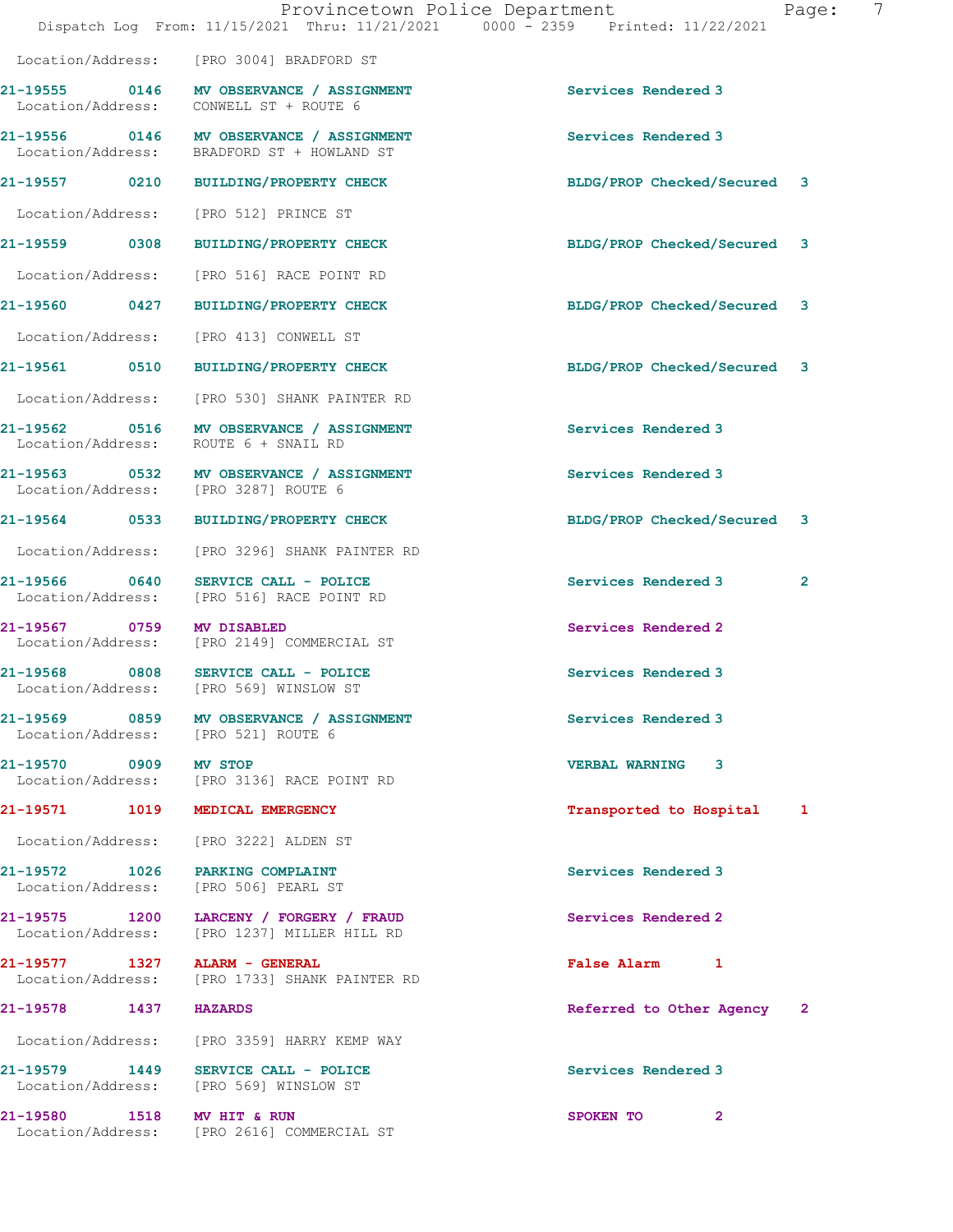Refer To Accident: 21-93-AC

| 21-19581<br>1619<br>Location/Address: |      | <b>BUILDING/PROPERTY CHECK</b><br>FPRO 24901 PROVINCELANDS RD | Services Rendered 3       |  |
|---------------------------------------|------|---------------------------------------------------------------|---------------------------|--|
| 21-19582                              | 1626 | <b>BUILDING/PROPERTY CHECK</b>                                | BLDG/PROP Checked/Secured |  |

Location/Address: [PRO 2206] PILGRIMS LANDING

21-19583 1630 BUILDING/PROPERTY CHECK Services Rendered 3 Location/Address: [PRO 2499] RACE POINT RD

21-19585 1642 MV OBSERVANCE / ASSIGNMENT Services Rendered 3 Location/Address: [PRO 2818] CONWELL ST

21-19586 1642 MV OBSERVANCE / ASSIGNMENT Services Rendered 3 Location/Address: [PRO 3440] ROUTE 6

21-19587 1703 MV STOP VERBAL WARNING 3 Location/Address: ROUTE 6

Location/Address: [PRO 440] HARRY KEMP WAY

Location/Address: [PRO 595] BRADFORD ST

21-19599 2043 GENERAL INFO<br>
Location/Address: [PRO 4019] HARBOR HILL RD<br>
services Rendered 3 [PRO 4019] HARBOR HILL RD

21-19600 2057 BUILDING/PROPERTY CHECK Services Rendered 3 Location/Address: [PRO 3259] MACMILLAN WHARF

21-19601 2206 BUILDING/PROPERTY CHECK Services Rendered 3 Location/Address: [PRO 2512] JEROME SMITH RD

Location/Address: [PRO 1646] WINSLOW ST

21-19603 2246 BAR CHECK Services Rendered 3 Location/Address: [PRO 2737] COMMERCIAL ST

## For Date: 11/19/2021 - Friday

| 21-19605          | 0004 | <b>BAR CHECK</b>         | BLDG/PROP Checked/Secured 3 |  |
|-------------------|------|--------------------------|-----------------------------|--|
| Location/Address: |      | [PRO 2737] COMMERCIAL ST |                             |  |

21-19589 1739 BUILDING/PROPERTY CHECK BLDG/PROP Checked/Secured 3

21-19591 1755 PARKING COMPLAINT 1999 1999 Services Rendered 3

21-19594 1944 BUILDING/PROPERTY CHECK BLDG/PROP Checked/Secured 3

21-19597 2019 BUILDING/PROPERTY CHECK BLDG/PROP Checked/Secured 3

21-19602 2233 BUILDING/PROPERTY CHECK BLDG/PROP Checked/Secured 3

Location/Address: [PRO 1638] COMMERCIAL ST

Location/Address: FISHBURN CT + PEARL ST

21-19592 1801 MV OBSERVANCE / ASSIGNMENT Services Rendered 3 Location/Address: BRADFORD ST + SHANK PAINTER RD

Location/Address: [PRO 3489] COMMERCIAL ST

21-19595 1955 BAR CHECK Services Rendered 3 Location/Address: [PRO 253] COMMERCIAL ST

21-19596 1957 MV OBSERVANCE / ASSIGNMENT Services Rendered 3 Location/Address: ROUTE 6 + SNAIL RD

21-19598 2029 MV OBSERVANCE / ASSIGNMENT Services Rendered 3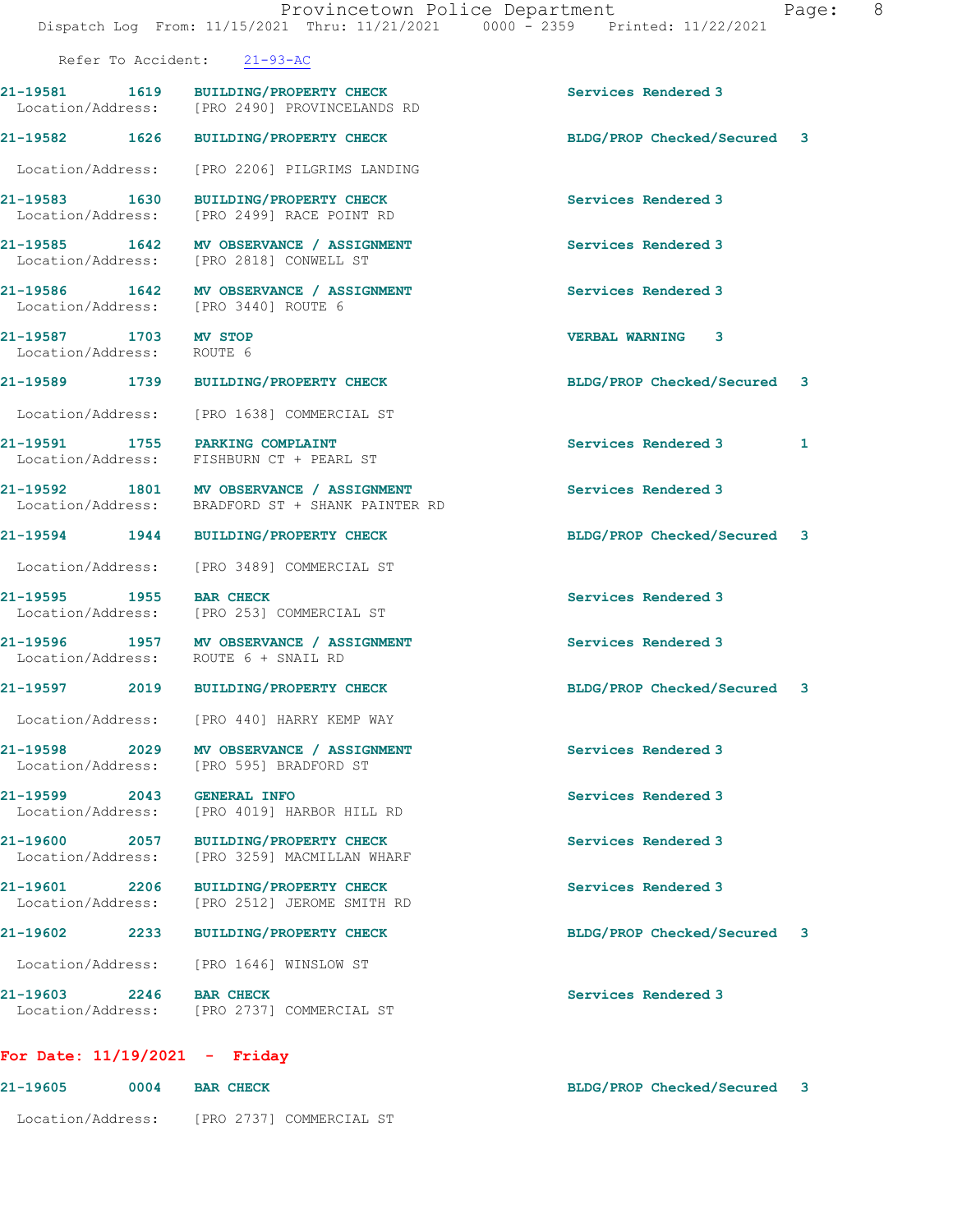| 21-19606 0006<br>Location/Address: | MV OBSERVANCE / ASSIGNMENT<br>[PRO 94] BRADFORD ST                                        | Services Rendered 3         |   |
|------------------------------------|-------------------------------------------------------------------------------------------|-----------------------------|---|
|                                    | 21-19608 0110 MV OBSERVANCE / ASSIGNMENT<br>Location/Address: [PRO 3912] SHANK PAINTER RD | Services Rendered 3         |   |
|                                    | 21-19609 0118 BUILDING/PROPERTY CHECK                                                     | BLDG/PROP Checked/Secured 3 |   |
|                                    | Location/Address: [PRO 182] COMMERCIAL ST                                                 |                             |   |
|                                    | 21-19610 0121 BUILDING/PROPERTY CHECK                                                     | BLDG/PROP Checked/Secured 3 |   |
|                                    | Location/Address: [PRO 175] COMMERCIAL ST                                                 |                             |   |
| 21-19611 0211                      | <b>BUILDING/PROPERTY CHECK</b>                                                            | BLDG/PROP Checked/Secured 3 |   |
| Location/Address:                  | [PRO 516] RACE POINT RD                                                                   |                             |   |
| 21-19612 0220<br>Location/Address: | <b>BUILDING/PROPERTY CHECK</b><br>[PRO 2512] JEROME SMITH RD                              | Services Rendered 3         |   |
| 21-19613 0258                      | BUILDING/PROPERTY CHECK<br>Location/Address: [PRO 1778] SHANK PAINTER RD                  | Services Rendered 3         |   |
| 21-19614 0315                      | MEDICAL EMERGENCY                                                                         | Transported to Hospital 1   |   |
| Location/Address:                  | [PRO 3430] COMMERCIAL ST                                                                  |                             |   |
| 21-19615 0401<br>Location/Address: | BUILDING/PROPERTY CHECK<br>[PRO 3163] WINTHROP ST                                         | Services Rendered 3         |   |
| Location/Address:                  | 21-19616 0514 BUILDING/PROPERTY CHECK<br>[PRO 3296] SHANK PAINTER RD                      | Services Rendered 3         |   |
| 21-19617 0603                      | BUILDING/PROPERTY CHECK                                                                   | BLDG/PROP Checked/Secured 3 |   |
| Location/Address:                  | [PRO 3703] ROUTE 6                                                                        |                             |   |
|                                    | 21-19618 0613 MV OBSERVANCE / ASSIGNMENT<br>Location/Address: ROUTE 6 + SNAIL RD          | Services Rendered 3         |   |
|                                    | 21-19619 0643 SERVICE CALL - POLICE<br>Location/Address: [PRO 516] RACE POINT RD          | Services Rendered 3         | 1 |
|                                    | 21-19621 0732 PARKING COMPLAINT<br>Location/Address: [PRO 691] AUNT SUKEYS WAY            | <b>GONE ON ARRIVAL 3</b>    |   |
| 21-19622 0804                      | SERVICE CALL - POLICE<br>Location/Address: [PRO 569] WINSLOW ST                           | Services Rendered 3         |   |
|                                    | 21-19623 0810 SERVICE CALL - POLICE<br>Location/Address: [PRO 488] MAYFLOWER ST           | Services Rendered 3         |   |
| 21-19624 0840                      | MEDICAL EMERGENCY                                                                         | Transported to Hospital 1   |   |
|                                    | Location/Address: [PRO 2101] SNAIL RD                                                     |                             |   |
| 21-19625 0845                      | PROPERTY DAMAGE<br>Location/Address: [PRO 1651] DAGGETT LN                                | Services Rendered 3         |   |
|                                    | 21-19627 0958 PARKING COMPLAINT<br>Location/Address: [PRO 667] COMMERCIAL ST              | Unfounded<br>3              |   |
|                                    | 21-19628 1106 PARKING COMPLAINT<br>Location/Address: [PRO 1342] COMMERCIAL ST             | Services Rendered 3         |   |
| 21-19629 1123 MV HIT & RUN         | Location/Address: CENTER ST + COMMERCIAL ST<br>Refer To Accident: 21-94-AC                | Services Rendered 2         |   |
| 21-19630 1225 FOLLOW UP            |                                                                                           | FOLLOW UP <sub>2</sub>      |   |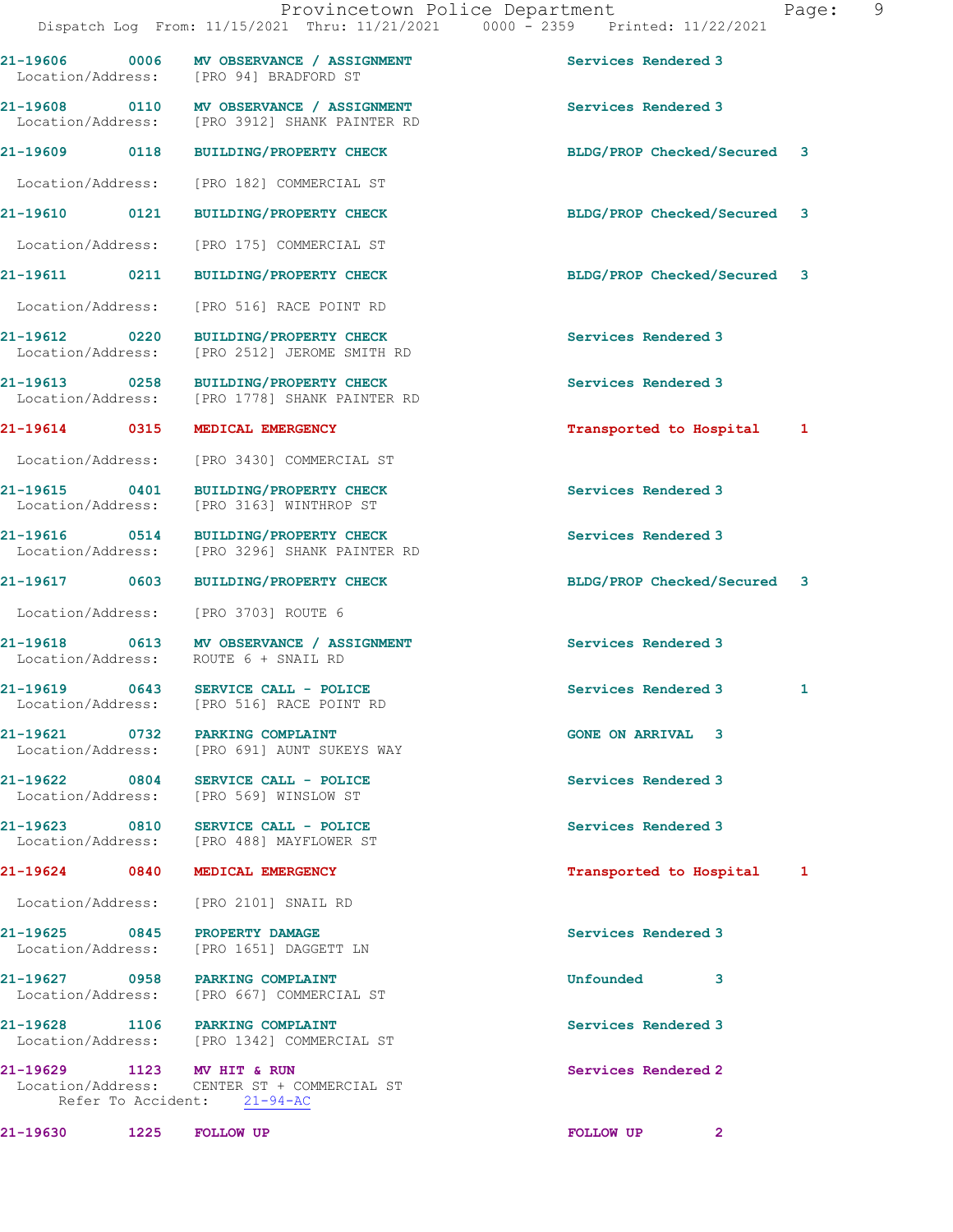| age : |  |
|-------|--|
|       |  |

|                                                                 | Location/Address: [PRO 2616] COMMERCIAL ST                                             |                             |   |
|-----------------------------------------------------------------|----------------------------------------------------------------------------------------|-----------------------------|---|
|                                                                 | 21-19633 1317 SERVICE CALL - POLICE<br>Location/Address: [PRO 488] MAYFLOWER ST        | Services Rendered 3         |   |
| Location/Address: ROUTE 6 + SNAIL RD                            | 21-19634 1331 MV OBSERVANCE / ASSIGNMENT                                               | Services Rendered 3         |   |
|                                                                 | 21-19635 1414 BUILDING/PROPERTY CHECK<br>Location/Address: [PRO 3430] COMMERCIAL ST    | Services Rendered 3         |   |
| 21-19636 1426 PROPERTY DAMAGE                                   | Location/Address: [PRO 2038] CENTER ST                                                 | Services Rendered 3         |   |
| 21-19637 1426 ALARM - GENERAL                                   | Location/Address: [PRO 135] COMMERCIAL ST                                              | False Alarm 1               |   |
|                                                                 | 21-19638 1436 BUILDING/PROPERTY CHECK<br>Location/Address: [PRO 2483] COMMERCIAL ST    | Services Rendered 3         |   |
|                                                                 | 21-19639 1450 SERVICE CALL - POLICE<br>Location/Address: [PRO 488] MAYFLOWER ST        | Services Rendered 3         |   |
| 21-19640 1500 MV STOLEN                                         | Location/Address: [PRO 545] SHANK PAINTER RD                                           | Services Rendered 3         |   |
| 21-19641 1551 ASSIST CITIZEN                                    | Location/Address: [PRO 2909] COMMERCIAL ST                                             | FOLLOW UP<br>3              |   |
|                                                                 | 21-19642 1555 MV OBSERVANCE / ASSIGNMENT<br>Location/Address: [PRO 3440] ROUTE 6       | Services Rendered 3         |   |
|                                                                 | 21-19643 1639 BUILDING/PROPERTY CHECK<br>Location/Address: [PRO 3259] MACMILLAN WHARF  | Services Rendered 3         |   |
|                                                                 | 21-19645 1714 BUILDING/PROPERTY CHECK<br>Location/Address: [PRO 2540] RACE POINT RD    | Services Rendered 3         |   |
| 21-19646 1721 MV STOP<br>Location/Address: [PRO 521] ROUTE 6    |                                                                                        | <b>VERBAL WARNING</b><br>3  |   |
| 21-19648 1746 MEDICAL EMERGENCY                                 |                                                                                        | Transported to Hospital     | 1 |
|                                                                 | Location/Address: [PRO 3222] ALDEN ST                                                  |                             |   |
| 21-19649<br>1755                                                | <b>ASSIST CITIZEN</b><br>Location/Address: [PRO 542] SHANK PAINTER RD                  | Services Rendered 3         |   |
|                                                                 | 21-19650 1838 BUILDING/PROPERTY CHECK<br>Location/Address: [PRO 3296] SHANK PAINTER RD | Services Rendered 3         |   |
|                                                                 | 21-19651 1848 MV OBSERVANCE / ASSIGNMENT<br>Location/Address: BRADFORD ST + HOWLAND ST | Services Rendered 3         |   |
|                                                                 | 21-19652 1901 MV STOP<br>Location/Address: COOK ST + COMMERCIAL ST                     | <b>VERBAL WARNING</b><br>3  |   |
| 21-19653 1927 ALARM - GENERAL                                   | Location/Address: [PRO 440] HARRY KEMP WAY                                             | <b>False Alarm</b><br>1     |   |
|                                                                 | 21-19654 1953 MV OBSERVANCE / ASSIGNMENT<br>Location/Address: ROUTE 6 + HOWLAND ST     | Services Rendered 3         |   |
| 21-19655 2013 BIKE - GENERAL<br>Location/Address: RACE POINT RD |                                                                                        | Services Rendered 2         |   |
|                                                                 | 21-19657 2046 BUILDING/PROPERTY CHECK                                                  | BLDG/PROP Checked/Secured 3 |   |
|                                                                 | Location/Address: [PRO 3609] COMMERCIAL ST                                             |                             |   |
|                                                                 |                                                                                        |                             |   |

21-19658 2112 MV OBSERVANCE / ASSIGNMENT Services Rendered 3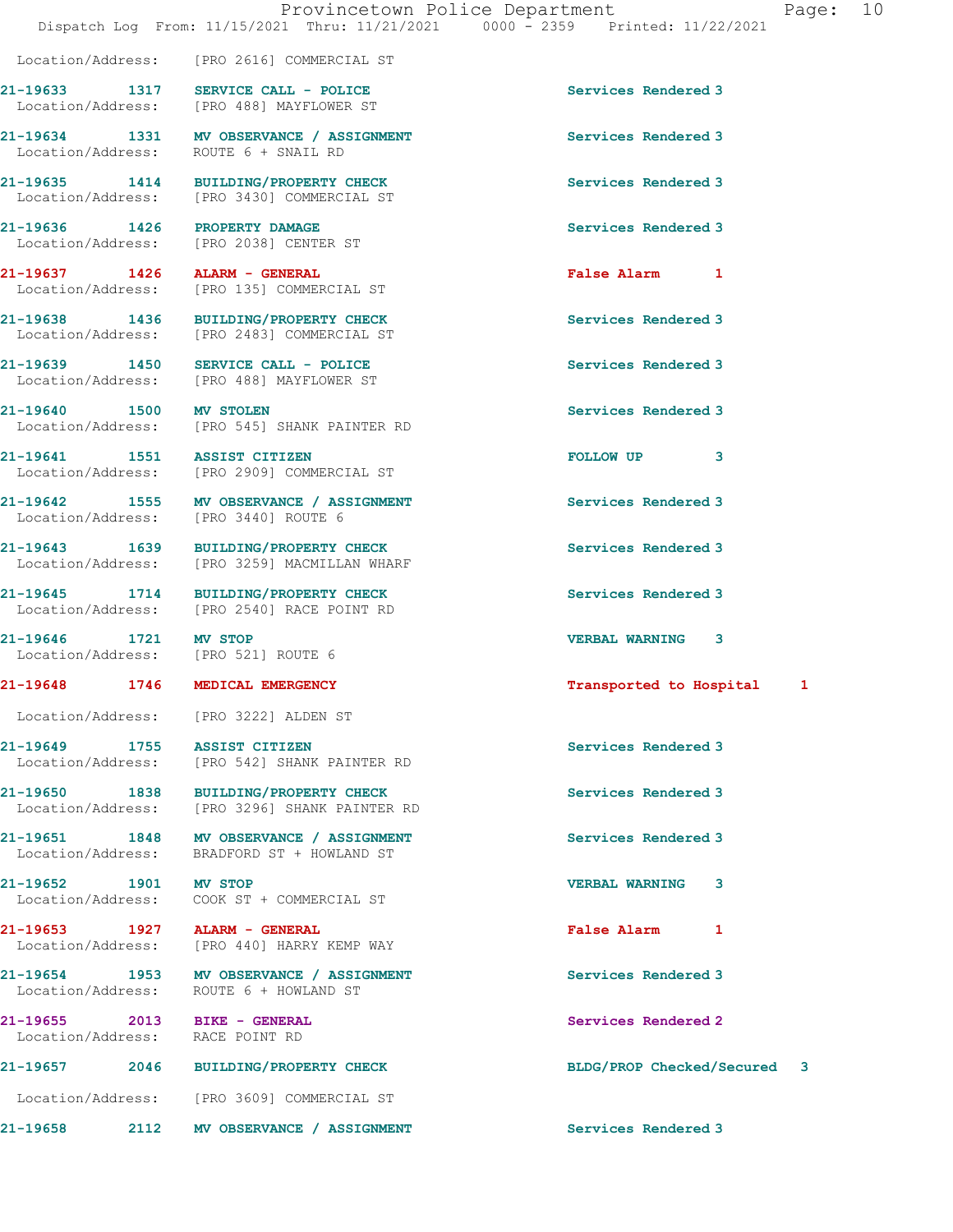|                                       |      | Provincetown Police Department<br>Dispatch Log From: 11/15/2021 Thru: 11/21/2021 0000 - 2359 Printed: 11/22/2021 |                             | Page: | 11 |
|---------------------------------------|------|------------------------------------------------------------------------------------------------------------------|-----------------------------|-------|----|
| Location/Address:                     |      | BRADFORD ST + RYDER ST                                                                                           |                             |       |    |
| 21-19659 2136 MV STOP                 |      | Location/Address: BRADFORD ST + COOK ST                                                                          | <b>VERBAL WARNING 3</b>     |       |    |
|                                       |      | 21-19660 2152 BUILDING/PROPERTY CHECK<br>Location/Address: [PRO 530] SHANK PAINTER RD                            | Services Rendered 3         |       |    |
| 21-19661 2212<br>Location/Address:    |      | MV DISABLED<br>[PRO 517] RACE POINT RD                                                                           | Services Rendered 3         |       |    |
|                                       |      | 21-19662 2238 BUILDING/PROPERTY CHECK<br>Location/Address: [PRO 2977] COMMERCIAL ST                              | Services Rendered 3         |       |    |
| 21-19663 2337 MV STOP                 |      |                                                                                                                  | Citation / Warning Issued 3 |       |    |
|                                       |      | Location/Address: COMMERCIAL ST + WINTHROP ST                                                                    |                             |       |    |
| For Date: $11/20/2021$ - Saturday     |      |                                                                                                                  |                             |       |    |
| 21-19664                              | 0003 | ALARM - GENERAL<br>Location/Address: [PRO 4136] BRADFORD ST                                                      | False Alarm 1               |       |    |
|                                       |      | 21-19666 0052 BUILDING/PROPERTY CHECK                                                                            | BLDG/PROP Checked/Secured 3 |       |    |
| Location/Address:                     |      | [PRO 1638] COMMERCIAL ST                                                                                         |                             |       |    |
| 21-19667 0106<br>Location/Address:    |      | MV COMPLAINT<br>[PRO 182] COMMERCIAL ST                                                                          | Services Rendered 2         |       |    |
|                                       |      | 21-19669 0144 MV OBSERVANCE / ASSIGNMENT<br>Location/Address: BRADFORD ST + RYDER ST                             | Services Rendered 3         |       |    |
| 21-19670 0202                         |      | MV STOP                                                                                                          | Citation / Warning Issued 3 |       |    |
| Location/Address:                     |      | [PRO 37] BRADFORD ST                                                                                             |                             |       |    |
| 21-19671 0229<br>Location/Address:    |      | BUILDING/PROPERTY CHECK<br>[PRO 3259] MACMILLAN WHARF                                                            | Services Rendered 3         |       |    |
| 0239<br>21-19672<br>Location/Address: |      | MV OBSERVANCE / ASSIGNMENT<br>BRADFORD ST EXT + W VINE ST                                                        | Services Rendered 3         |       |    |
|                                       |      | 21-19673 0308 BUILDING/PROPERTY CHECK                                                                            | BLDG/PROP Checked/Secured 3 |       |    |
|                                       |      | Location/Address: [PRO 519] RACE POINT RD                                                                        |                             |       |    |
| 21-19674 0446                         |      | MEDICAL EMERGENCY<br>Location/Address: [PRO 344] COMMERCIAL ST                                                   | PATIENT REFUSAL 1           |       |    |
| 21-19675 0456                         |      | <b>BUILDING/PROPERTY CHECK</b>                                                                                   | BLDG/PROP Checked/Secured 3 |       |    |
| Location/Address:                     |      | [PRO 530] SHANK PAINTER RD                                                                                       |                             |       |    |
| 21-19676 0508<br>Location/Address:    |      | MV OBSERVANCE / ASSIGNMENT<br>ROUTE 6 + HOWLAND ST                                                               | Services Rendered 3         |       |    |
| 21-19677 0509<br>Location/Address:    |      | BUILDING/PROPERTY CHECK<br>[PRO 3430] COMMERCIAL ST                                                              | Services Rendered 3         |       |    |
| 21-19678 0550                         |      | <b>BUILDING/PROPERTY CHECK</b>                                                                                   | BLDG/PROP Checked/Secured 3 |       |    |
|                                       |      | Location/Address: [PRO 4041] BRADFORD ST                                                                         |                             |       |    |
|                                       |      | 21-19679 0620 MV OBSERVANCE / ASSIGNMENT<br>Location/Address: BRADFORD ST + RYDER ST                             | Services Rendered 3         |       |    |
| 21-19680 0649 FLIGHT COVERAGE         |      | Location/Address: [PRO 516] RACE POINT RD                                                                        | Services Rendered 3         |       |    |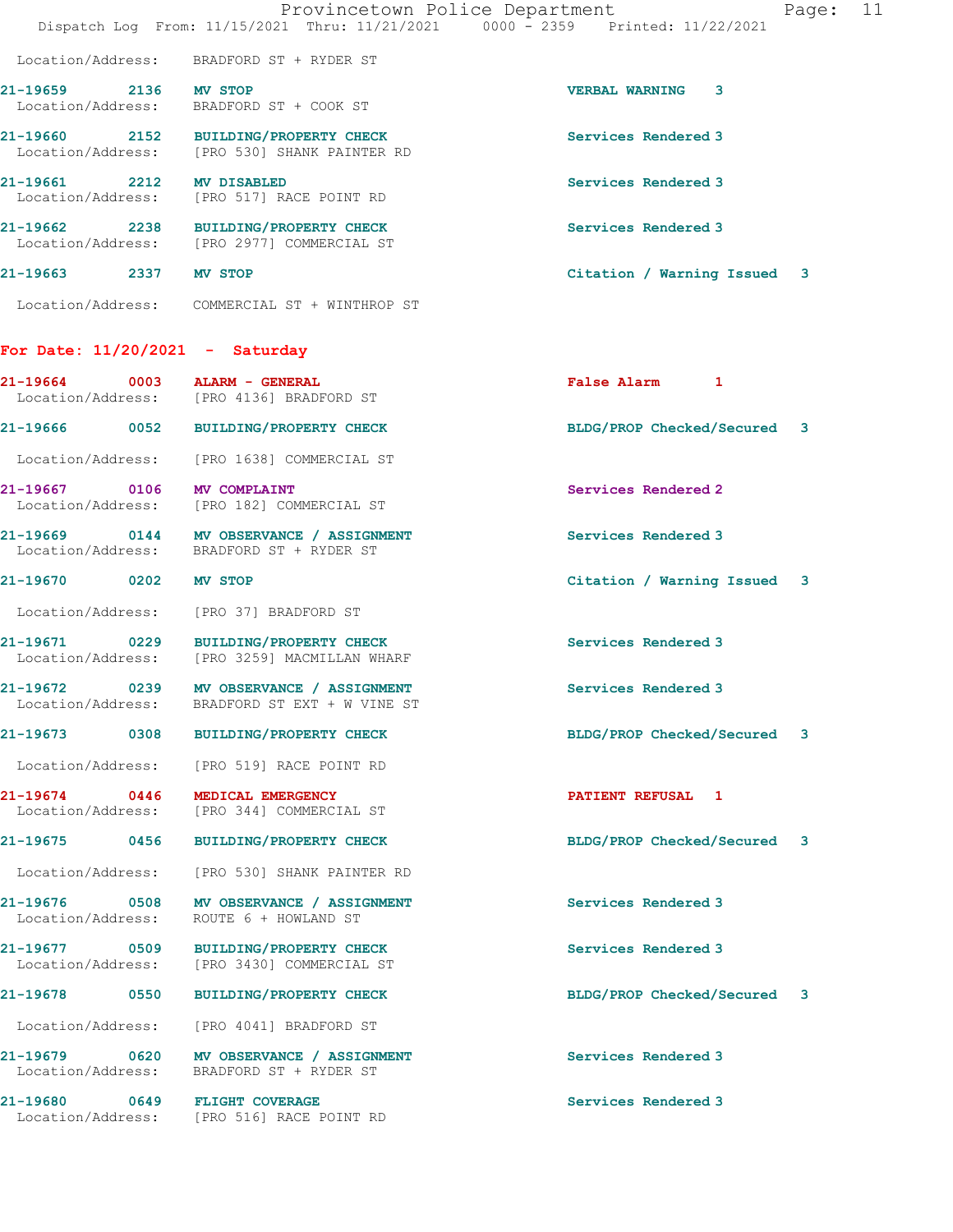Location/Address: [PRO 204] COMMERCIAL ST 21-19683 0925 MV OBSERVANCE / ASSIGNMENT Services Rendered 3 Location/Address: [PRO 447] JEROME SMITH RD 21-19684 0942 MEDICAL EMERGENCY Transported to Hospital 1 Location/Address: [PRO 440] HARRY KEMP WAY

Location/Address: [PRO 2500] COMMERCIAL ST

Location/Address: [PRO 3670] SHANK PAINTER RD

21-19690 1317 MV OBSERVANCE / ASSIGNMENT Services Rendered 3 Location/Address: ROUTE 6 + SNAIL RD

21-19691 1319 LOST PROPERTY<br>
Location/Address: [PRO 542] SHANK PAINTER RD<br>
Services Rendered 3 [PRO 542] SHANK PAINTER RD

21-19692 1326 FOLLOW UP Services Rendered 2 Location/Address: [PRO 542] SHANK PAINTER RD

21-19694 1349 LOST PROPERTY Services Rendered 3<br>
Location/Address: [PRO 542] SHANK PAINTER RD [PRO 542] SHANK PAINTER RD

21-19695 1423 LOST PROPERTY Services Rendered 3 Location/Address: [PRO 542] SHANK PAINTER RD

21-19696 1440 ANIMAL CALL CONE ON ARRIVAL 2 Location/Address: [PRO 526] RYDER ST EXT

Location/Address: [PRO 3222] ALDEN ST

21-19698 1531 MV OBSERVANCE / ASSIGNMENT Services Rendered 3 Location/Address: COMMERCIAL ST + SNAIL RD

21-19699 1535 FOLLOW UP (2008) 21-19699 Services Rendered 2<br>
Location/Address: [PRO 2909] COMMERCIAL ST [PRO 2909] COMMERCIAL ST

21-19701 1559 LOST PROPERTY **120 Services Rendered** 3 Location/Address: [PRO 542] SHANK PAINTER RD

21-19703 1658 ALARM - FIRE False Alarm 1 Location/Address: [PRO 204] COMMERCIAL ST

21-19704 1830 HARASSMENT / THREATS Peace Restored 2 Location/Address: [PRO 542] SHANK PAINTER RD

21-19705 1848 MV OBSERVANCE / ASSIGNMENT Services Rendered 3<br>
Location/Address: BRADFORD ST + RYDER ST BRADFORD ST + RYDER ST

21-19707 1942 MV OBSERVANCE / ASSIGNMENT Services Rendered 3 Location/Address: [PRO 3440] ROUTE 6

Location/Address: [PRO 3222] ALDEN ST

Location/Address: [PRO 2540] RACE POINT RD

Location/Address: [PRO 519] RACE POINT RD

21-19711 2040 BUILDING/PROPERTY CHECK Services Rendered 3

21-19712 2118 BUILDING/PROPERTY CHECK Services Rendered 3 Location/Address: [PRO 2483] COMMERCIAL ST

21-19681 0840 BUILDING/PROPERTY CHECK Services Rendered 3

21-19682 0924 MV COMPLAINT 2000 2000 21-19682 Vehicle Towed

21-19689 1205 ANIMAL CALL Services Rendered 2

21-19697 1522 ASSIST CITIZEN Services Rendered 3

21-19709 2019 MEDICAL EMERGENCY **PATIENT REFUSAL 1** 

21-19710 2038 BUILDING/PROPERTY CHECK BLDG/PROP Checked/Secured 3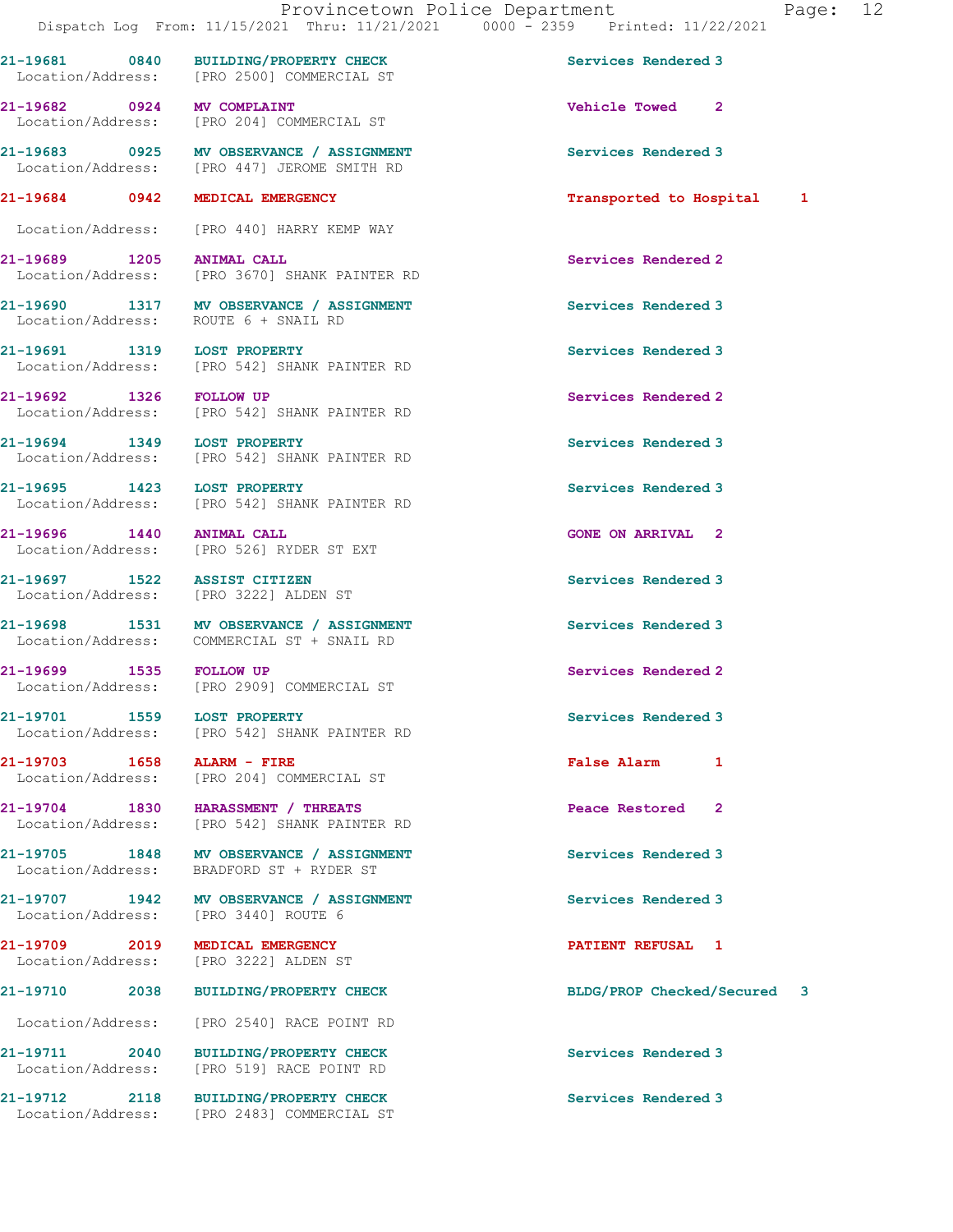|                                                  |                                                                                          | Provincetown Police Department<br>13<br>Page:<br>Dispatch Log From: 11/15/2021 Thru: 11/21/2021 0000 - 2359 Printed: 11/22/2021 |
|--------------------------------------------------|------------------------------------------------------------------------------------------|---------------------------------------------------------------------------------------------------------------------------------|
|                                                  | 21-19713 2145 MV OBSERVANCE / ASSIGNMENT<br>Location/Address: [PRO 530] SHANK PAINTER RD | Services Rendered 3                                                                                                             |
|                                                  | 21-19714 2210 BUILDING/PROPERTY CHECK                                                    | BLDG/PROP Checked/Secured 3                                                                                                     |
|                                                  | Location/Address: [PRO 530] SHANK PAINTER RD                                             |                                                                                                                                 |
| 21-19715 2215                                    | <b>MV STOP</b>                                                                           | Citation / Warning Issued 3                                                                                                     |
|                                                  | Location/Address: [PRO 2513] ROUTE 6                                                     |                                                                                                                                 |
|                                                  | 21-19716 2349 BUILDING/PROPERTY CHECK<br>Location/Address: [PRO 4041] BRADFORD ST        | Services Rendered 3                                                                                                             |
| 21-19718 2354 BAR CHECK                          |                                                                                          | No Action Required<br>3                                                                                                         |
|                                                  | Location/Address: [PRO 2737] COMMERCIAL ST                                               |                                                                                                                                 |
| For Date: $11/21/2021$ - Sunday                  |                                                                                          |                                                                                                                                 |
|                                                  | 21-19719 0151 BUILDING/PROPERTY CHECK                                                    | BLDG/PROP Checked/Secured 3                                                                                                     |
| Location/Address:                                | [PRO 3296] SHANK PAINTER RD                                                              |                                                                                                                                 |
|                                                  | 21-19720 0157 BUILDING/PROPERTY CHECK                                                    | BLDG/PROP Checked/Secured 3                                                                                                     |
| Location/Address:                                | [PRO 2483] COMMERCIAL ST                                                                 |                                                                                                                                 |
|                                                  | 21-19721 0207 MV OBSERVANCE / ASSIGNMENT<br>Location: [PRO 3672] TOWN LINE               | Services Rendered 3                                                                                                             |
| 21-19722 0230                                    | BUILDING/PROPERTY CHECK                                                                  | BLDG/PROP Checked/Secured 3                                                                                                     |
| Location/Address:                                | [PRO 2499] RACE POINT RD                                                                 |                                                                                                                                 |
| 21-19723 0253<br>Location/Address:               | BUILDING/PROPERTY CHECK<br>[PRO 2540] RACE POINT RD                                      | Services Rendered 3                                                                                                             |
|                                                  | 21-19724 0257 BUILDING/PROPERTY CHECK<br>Location/Address: [PRO 2520] PRINCE ST          | Services Rendered 3                                                                                                             |
| 21-19725                                         | 0536 BUILDING/PROPERTY CHECK<br>Location/Address: [PRO 3259] MACMILLAN WHARF             | Services Rendered 3                                                                                                             |
|                                                  | 21-19726 0543 BUILDING/PROPERTY CHECK                                                    | BLDG/PROP Checked/Secured 3                                                                                                     |
| Location/Address:                                | [PRO 2898] JEROME SMITH RD                                                               |                                                                                                                                 |
| 21-19727 0610<br>Location/Address:               | MEDICAL EMERGENCY<br>[PRO 350] COMMERCIAL ST                                             | PATIENT REFUSAL 1                                                                                                               |
| Location/Address:                                | 21-19728 0622 MV OBSERVANCE / ASSIGNMENT<br>[PRO 521] ROUTE 6                            | Services Rendered 3                                                                                                             |
| 21-19729 0706                                    | SERVICE CALL - POLICE<br>Location/Address: [PRO 516] RACE POINT RD                       | Services Rendered 3                                                                                                             |
|                                                  | 21-19733  0949 BUILDING/PROPERTY CHECK                                                   | BLDG/PROP Checked/Secured 3                                                                                                     |
| Location/Address:                                | [PRO 2483] COMMERCIAL ST                                                                 |                                                                                                                                 |
| 21-19734 1050<br>Location/Address:               | MV HIT & RUN<br>[PRO 3912] SHANK PAINTER RD                                              | Services Rendered 2                                                                                                             |
| 21-19735 1106 LOST PROPERTY<br>Location/Address: | [PRO 1952] COMMERCIAL ST                                                                 | Services Rendered 3                                                                                                             |
| 21-19736 1140 PARKING COMPLAINT                  | Location/Address: [PRO 1343] COMMERCIAL ST                                               | Services Rendered 3                                                                                                             |